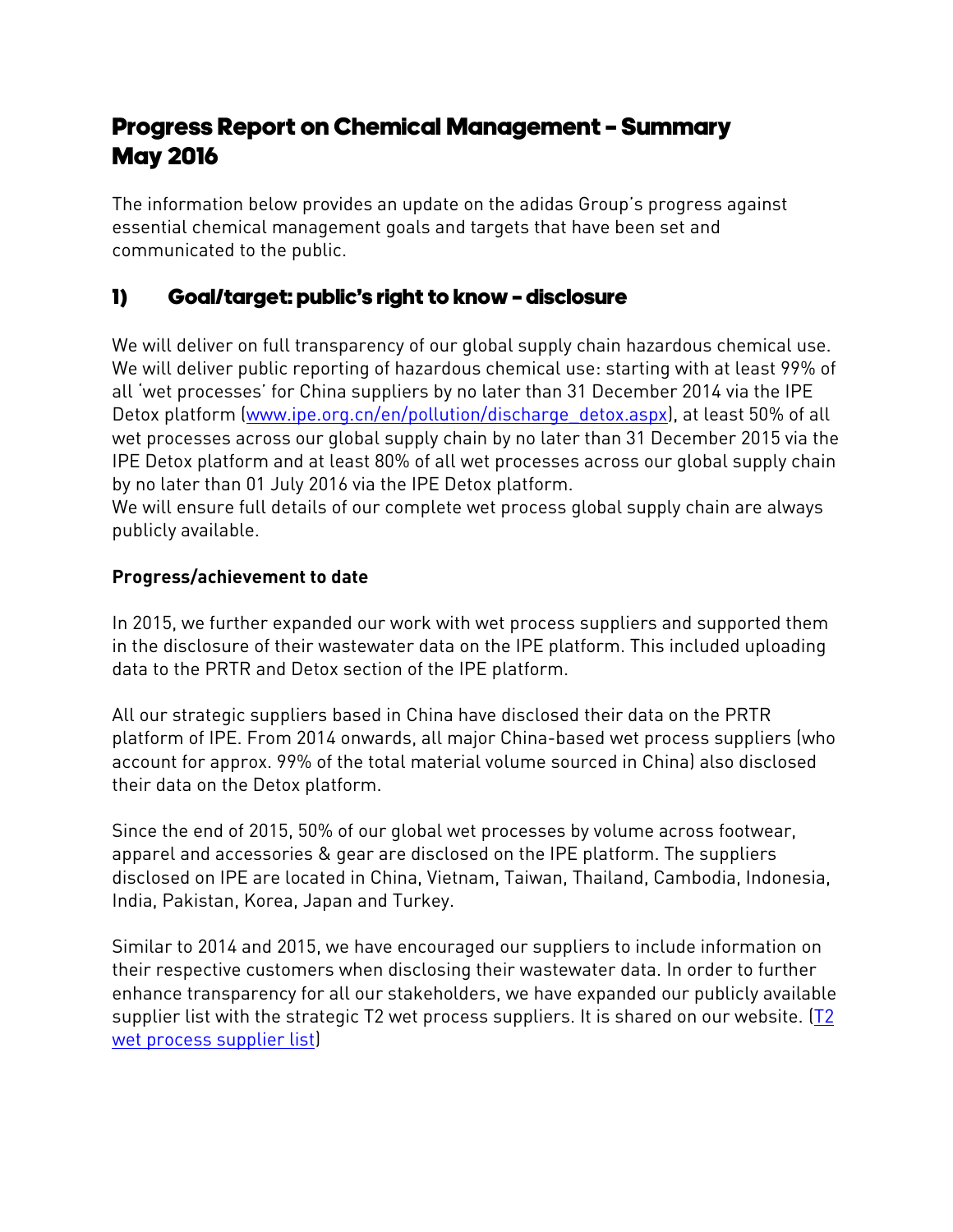Detox protocol/findings to date: The vast majority of Detox priority chemicals have either not been used in the production processes (as part of auxiliaries and dyestuffs) or have been effectively removed in the wastewater treatment processes, as testing results are consistently ND (not detectable). Those chemicals include: phthalates, brominated and chlorinated flame retardants, azo dyes, organotin compounds, chlorinated solvents, chlorophenols, SCCPs, heavy metals (lead, mercury, chromium (VI)), cyanide and APEOs/NPEs. Some heavy metals have been detected at levels significantly lower than the applicable national standards in the treated wastewater, including cadmium, antimony, arsenic, chromium (total), cobalt, copper, nickel, zinc and manganese. Not all heavy metals have come from production materials. Some of the heavy metals, such as manganese and zinc, have probably been introduced from incoming water. Antimony is used as a catalyst in the polyester polymerisation process, and, reportedly, an economically viable alternative is not yet available.

Since 2011 already, we have screened our China-based factories on the IPE environmental violation record database. If suppliers are listed, we take action and support them in their remediation plan with the ultimate goal to get them removed from the blacklist.

Due to the ongoing technical problems with the Detox platform, our suppliers have only been able to upload wastewater data to a limited extent for over five months now. But, by fast-tracking our processes and supplier training and by allocating additional resources to this project, we will currently still be able to have 80% of the suppliers disclosed by September 2016.

In order to confirm the effectiveness of our holistic chemical management program we will pilot testing of waste water intake prior the waste water treatment process. We will support the creation of an international waste water standard with the goal to harmonize the process, sampling, test methods and TLVs.

In 2017, we will continue to support our suppliers in disclosing relevant data sets and adapt our procedures based on our findings from the pilots and the evolution of the harmonized waste water standard. Equally, we will start publishing annual reviews of waste water tests.

As part of our global stakeholder engagement strategy, we are continuously engaging different trade associations, including the China National Textile & Trade Council (CNTAC), in order to discuss current standards and future trends in chemical management.

In the latest report of IPE '[Greening the Supply Chain](http://www.ipe.org.cn/en/alliance/newssec.aspx)' issued on 22 October 2015, the adidas Group ranked as the leader in the apparel and footwear industry. This shows the recognition of our programme on a global and local level.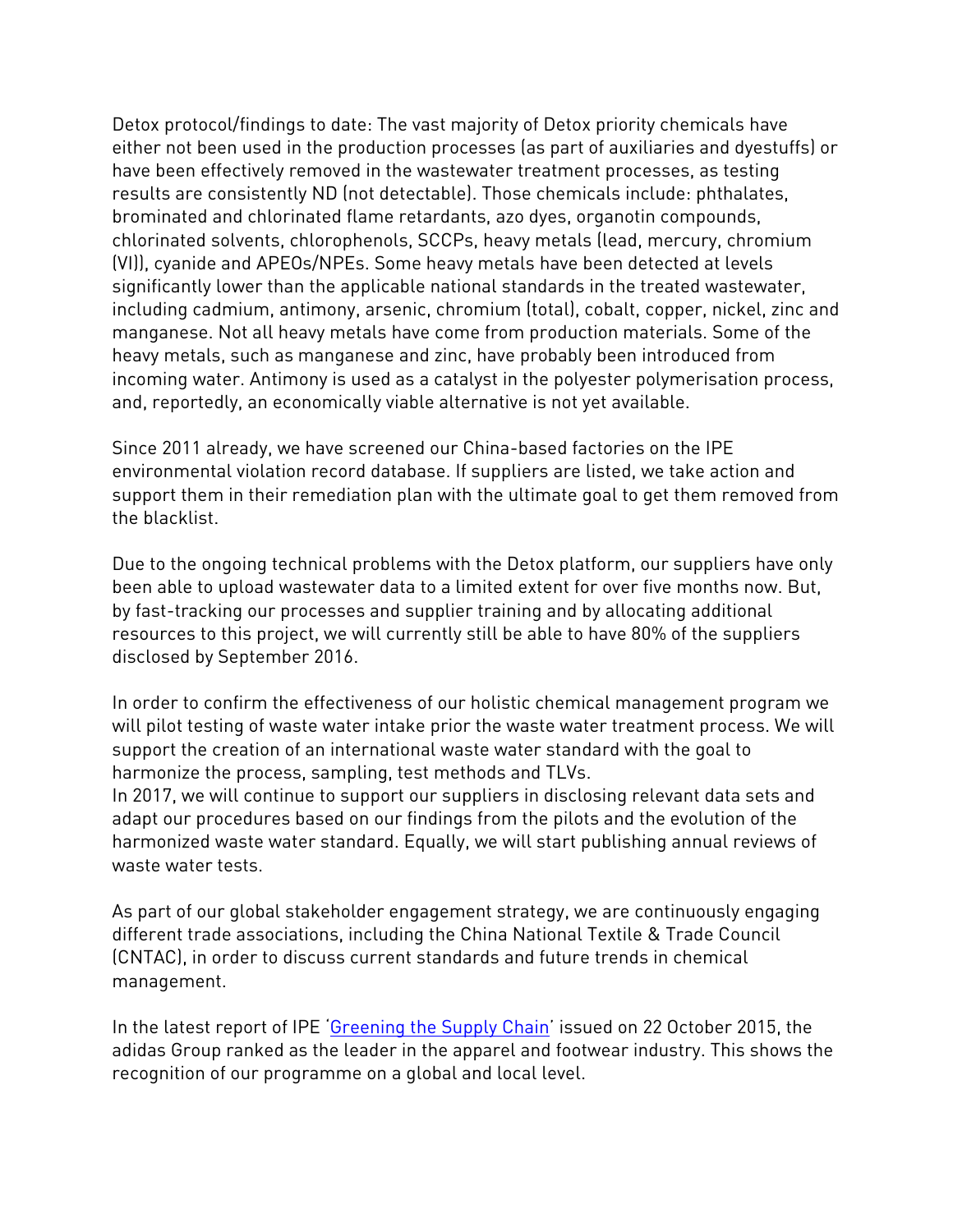## 2) Goal/target: PFC elimination

As the adidas Group is fully implementing the precautionary principle, we publicly committed to eliminate all long-chain (i.e. C7, C8 and longer) PFCs (defined as all polyand perfluorinated substances and their precursors and metabolites) by no later than 1 January 2015 (across all products we produce or sell globally). The elimination of all PFCs used in any of the products we sell will be supported by the following steps:

- i. the adidas Group has committed to being 90% PFC-free as of 15 June 2014;
- ii. the adidas Group has committed to eliminate any other PFCs in any of the products the adidas Group produces and/or sells across its global supply chain, and to be at least 99% PFC-free by no later than 31 December 2017;
- iii. full public detailed disclosure on our main public website of all PFC use by no later than 31 December 2017;
- iv. documentation of how PFCs have been substituted by safer alternatives and publishing these case studies via the online Subsport.org platform;
- v. implementation of a rigorous system of control to ensure that no traces of PFCs find their way into our supply chain in line with the above;
- vi. working in partnership with our supply chain and other global industry leaders to accelerate the move to non-PFC technologies.

### **Progress/achievement to date**

In 2015, major progress was made on our path to phase out PFCs. By allocating additional resources to our team, we have built in-depth chemical expertise and strengthened our research capacities in finding PFC alternatives which meet our high performance and quality standards for apparel, footwear and sporting goods equipment providing water repellency. Major alternatives or substitutes existing in the market have been tested carefully. In close collaboration with leading chemical companies, we have also started to explore formulations which are still in an R&D phase.

Testing was not only performed in the lab, but also conducted in multiple wear tests in real sporting environments. In total, more than 8,400 lab tests were conducted by the adidas Group and 43 wear tests were performed in an actual sporting environment.

However the transition to PFC-free finished products causes challenges, taking into consideration our diverse product portfolio in footwear, apparel and accessories and our global supply chain.

During the initial R&D phase, we found performance differences in lab vs. wear tests. Therefore, we had to adjust our overall testing procedure. At the same time, we also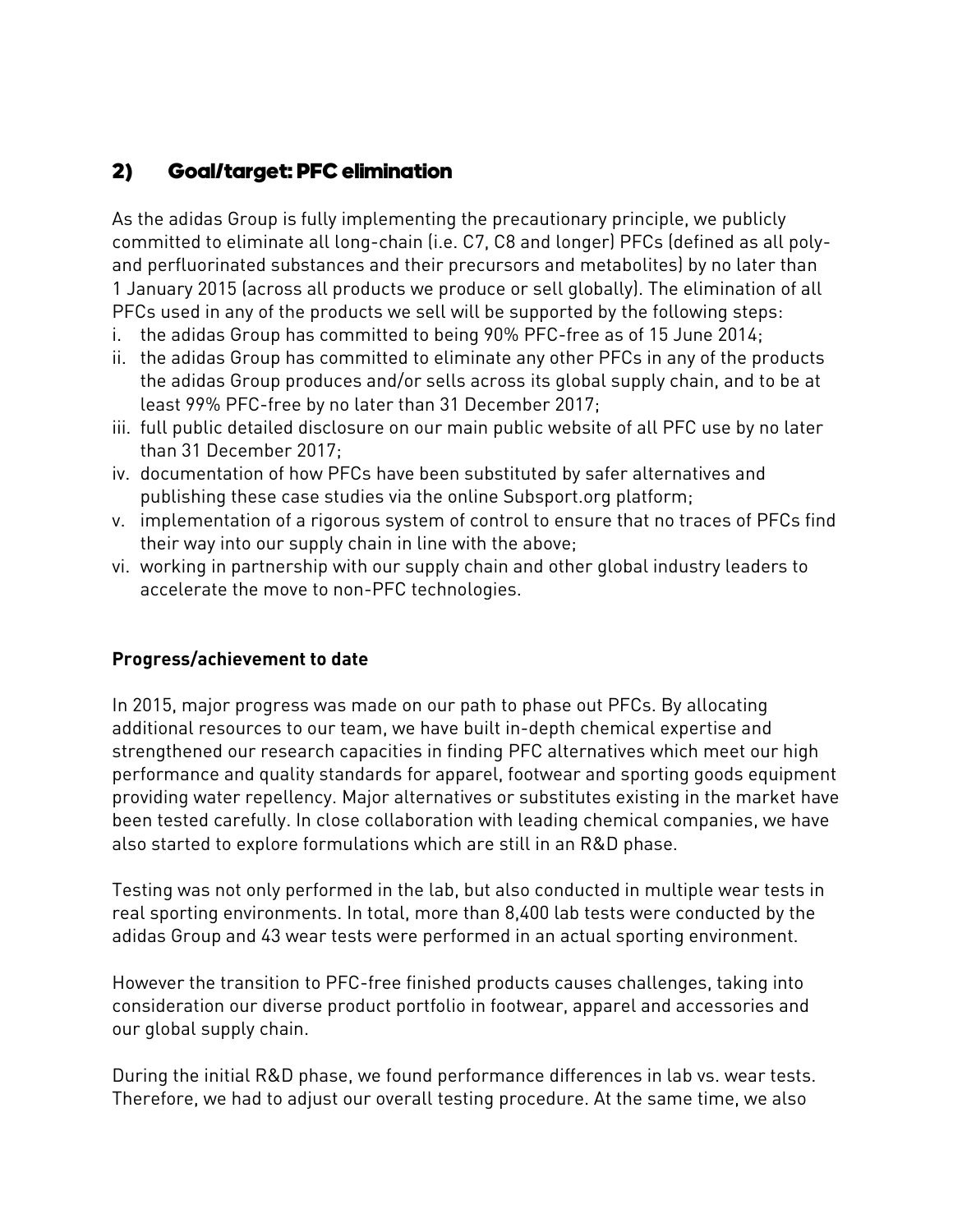detected differences in the performance of the same PFC-free solution from one supplier to another. With the support of our in-house production specialists from the manufacturing excellence team, these initial application issues have been solved. We also realised that, due to the newness of certain alternatives, application processes had to be adjusted significantly. With our technical team, we supported our material suppliers in adjusting key production processes and applied them across the supply chain.

Through our research and innovation efforts, we have achieved significant progress towards developing PFC-free water-repellent materials for many of our product types which meet our standards to provide consumers with water-repellent apparel, footwear and sporting goods equipment.

We have been successful in applying PFC-free solutions as water-repellent finishes to many different end uses, especially in lifestyle and entry-level performance products.

We are continuing to research PFC-free technologies for our high-performance sporting goods products where we do not yet have proven solutions for all end uses.

At the same time, extensive training and education efforts have been undertaken internally with our product development teams and with our suppliers to ensure that water-repellent chemistry and PFCs are only used as exceptions when it is absolutely necessary to achieve the highest performance level. See: The chemistry must be right.

As there are no global standards to define 'PFC-free', we have created and implemented an adidas PFC-free policy:

- It summarises the most up-to-date findings of our research work and describes a sophisticated procedure to ensure compliance with our PFC-free programme and eliminates the intentional use of PFCs. The policy covers the full supply chain end to end: from input chemistry to production through to the final product.
- We have engaged with universities, leading testing laboratories and many other stakeholders to identify the right tests in the right place to ensure compliance
- throughout our supply chain.
- The policy provides an approved list of formulations to be used by all adidas suppliers as well as an approved list of suppliers who meet our requirements to produce PFC-free products.

In our continuous efforts to create further transparency in our supply chain, we also detected PFCs in processes which we did not expect before. One area is the manufacturing of some of our PU synthetics which are used in a wide range of our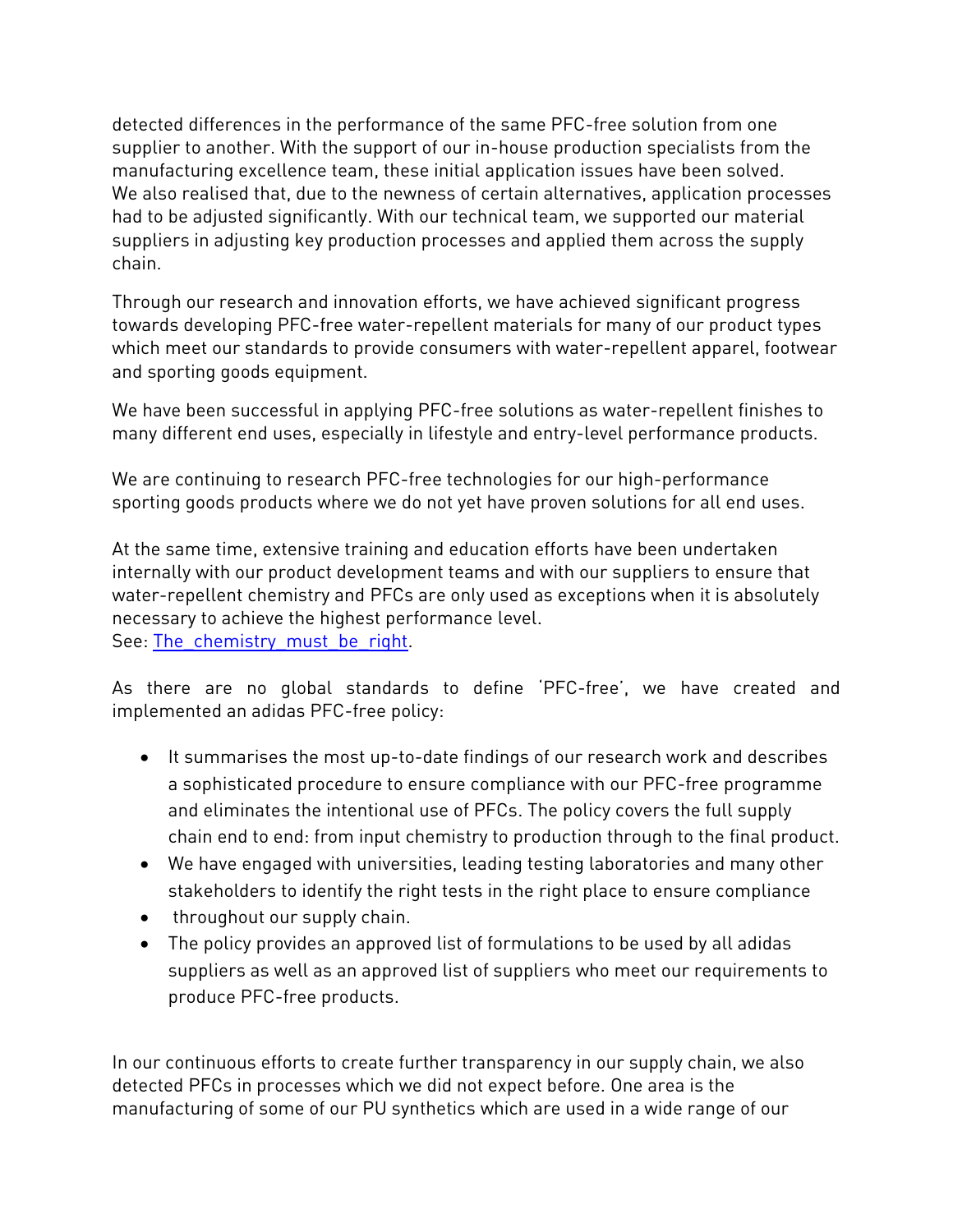footwear materials. By working closely with our suppliers, we have started to eliminate the use of PFCs for these applications and will phase them out fully in the immediate future.

We are currently working to create a case on the Subsport platform which will describe PFC elimination from the manufacturing of PU synthetics.

All these steps and achievements have put us in a strong position to further replace our key water-repellent materials with non-PFC alternatives. By the end of 2016, approximately 93% of our products sold will be PFC-free.

## 3) Communication to suppliers and capacity building

### **Progress/achievement to date**

In 2015, we continued to further strengthen our global environmental supplier programme. One of the key elements of this programme is a tailored audit conducted at T1 and T2 suppliers. The audit programme is designed to measure the performance of the suppliers and to support their improvements. The applied method for our T2 audits is the ZDHC audit protocol 2.0, which was developed with a specific focus on chemical management. Overall, we conducted over 130 environmental audits.

Alongside our audit programme, we developed a new, innovative capacity-building programme for suppliers, called the Chemical Management Guideline (CMG). The guideline was developed in close collaboration with the chemical company Huntsman Textile Effects, who contributed their extensive expertise in chemical management at textile mills. Workshops were conducted by Huntsman across all strategic apparel material suppliers in order to train them on this new tool and approach.

Over 450 people at 30 of our strategic apparel suppliers in five countries have undergone the CMG training. Firstly, to strengthen their overall knowledge on how to record, understand and monitor the chemical inventory as well as on the safe handling of chemical products from storage to use and, ultimately, disposal. And secondly, they have cascaded this knowledge to their internal colleagues. This has led to an important and efficient multiplier effect. The training will also help suppliers to avoid contamination on a mill level and is applied for all their production lines.

In 2016, as a follow-up to the CMG training and to assist suppliers in continuously enhancing the effectiveness of chemical management, the training has been refined to address the findings identified in the previous audits and to enhance MRSL conformity so as to enable chemical management improvement in terms of input chemistry and facility environmental, health and safety management.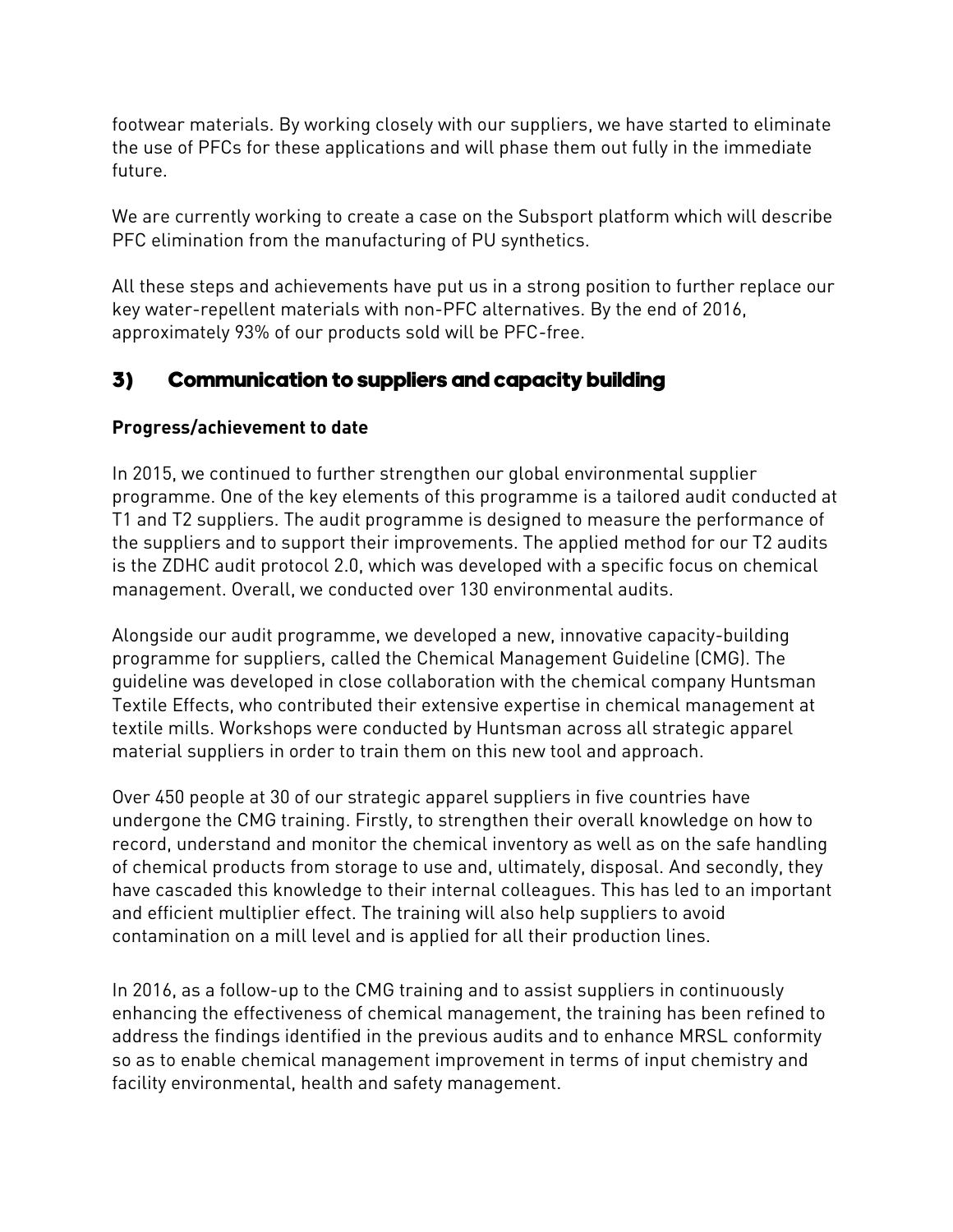Additionally, we have re-iterated our commitment to phase out PFCs and to further improve our global chemical footprint and transparency together with our suppliers at several public-facing conferences and supplier events around the world. As a major player in the sporting goods industry, we truly believe that our commitments and holistic chemical management programme will lead to changes in the entire footwear and apparel industry. See:

- o 2015 Sustainability Progress Report
- o [ECHA\\_Guest\\_Column.](http://newsletter.echa.europa.eu/home/-/newsletter/entry/1_16_innovation-transparency-and-collaboration)

In May 2015, we hosted a chemical management event in Taiwan, to which we invited our key local chemical suppliers in order to present to them our chemical management programme and respective targets. In addition, more advanced suppliers shared their best practice approach on chemical management with their peers. It was an important milestone to expand the outreach of our chemical management programme and drive awareness and innovation in the region.

## 4) Chemical input management – bluesign and MRSL

### **Progress/achievement to date**

In 2015, we further strengthened our focus on chemical input management. As part of our partnership with bluesign, we continued to record the chemical inventory of our strategic apparel material suppliers and started to set targets for the use of bluesign approved chemicals. They are actively using the bluesign® bluefinder positive chemistry database in their day-to-day chemical selection. The ease of use of this simple tool accelerates the use of more sustainable chemistry significantly. The bluesign® bluefinder is based on the strict BSSL, the bluesign systems substances list. [Link to](http://www.bluesign.com/de/industry/infocenter/downloads#.VzwpimNjIfs)  **[BSSL](http://www.bluesign.com/de/industry/infocenter/downloads#.VzwpimNjIfs)** 

[Suppliers actually exceeded this target:](http://www.adidas-group.com/en/media/news-archive/sustainability-news/2015/adidas-group-chemical-management-progress-update/) 25% of auxiliaries and 65% of dyestuffs are now bluesign approved. We are on a very good track to meet our 2016 targets: 30% of auxiliaries and 70% of dyestuffs to be bluesign approved. Going forward, we will continuously set incremental targets.

The chemical inventory of those suppliers who produce more than 90% of our apparel material volume was recorded twice in 2015 in order to monitor their progress. The chemical inventory is recorded and monitored for the full production of the suppliers.

In addition, we further collaborated with the ZDHC organisation and have contributed to the first industry-wide Manufacturing Restricted Substances List (MRSL), an important breakthrough in the industry. In 2015, the MRSL was further extended, now covering leather processes, and will be continuously updated by an expert group. The MRSL is a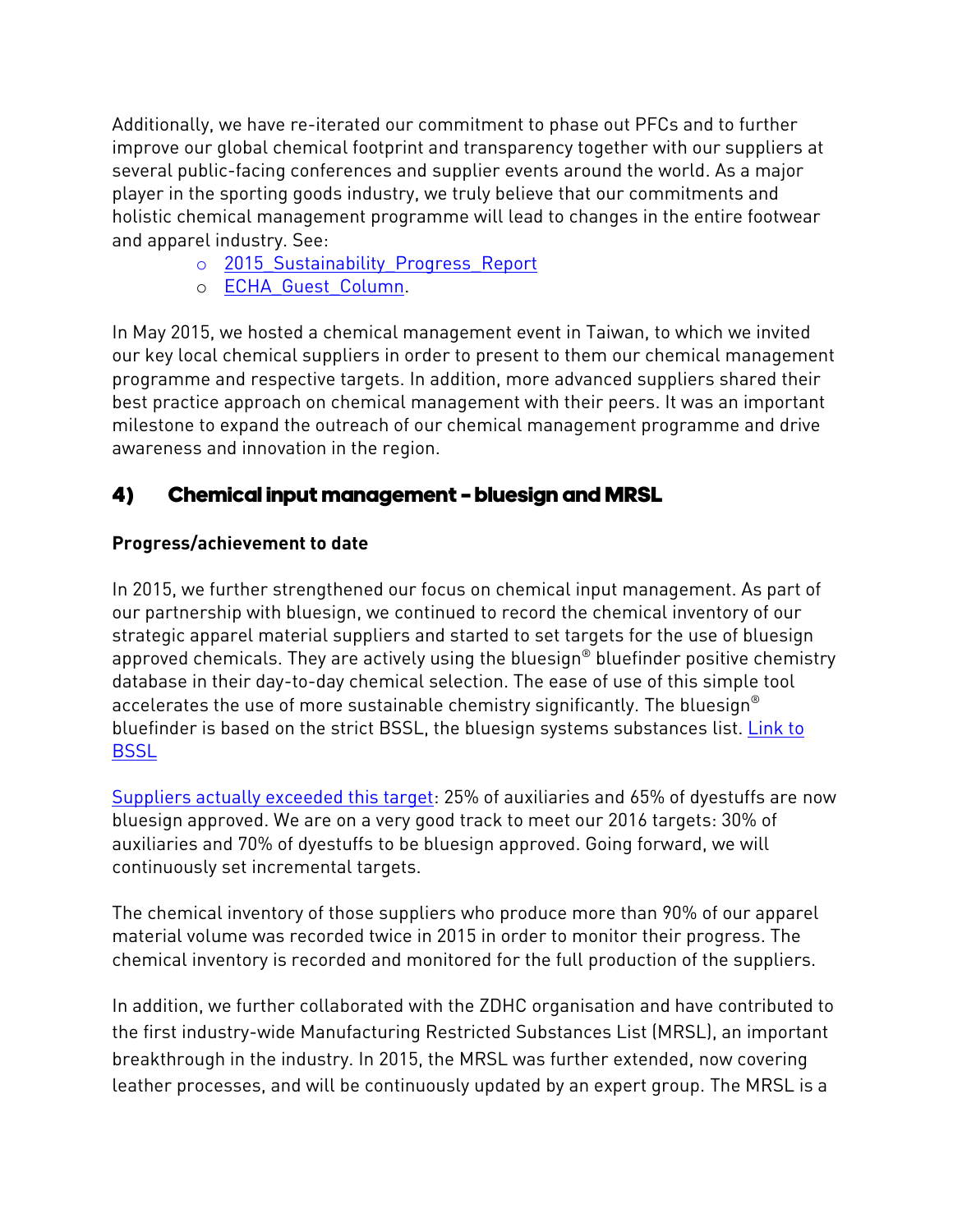strong base for the industry to start managing the chemical input in a harmonised manner. We have started to implement the ZDHC MRSL and have set it as a basic expectation for our suppliers. **[ZDHC MRSL](http://www.roadmaptozero.com/fileadmin/pdf/MRSL_v1_1.pdf)** 

You will find more information about our comprehensive chemical management programme under the links below:

<http://www.adidas-group.com/en/sustainability/planet/chemical-footprint/>

[http://www.adidas-group.com/en/magazine/stories/commitment/a-partnership-with](http://www.adidas-group.com/en/magazine/stories/commitment/a-partnership-with-good-chemistry/)[good-chemistry/](http://www.adidas-group.com/en/magazine/stories/commitment/a-partnership-with-good-chemistry/)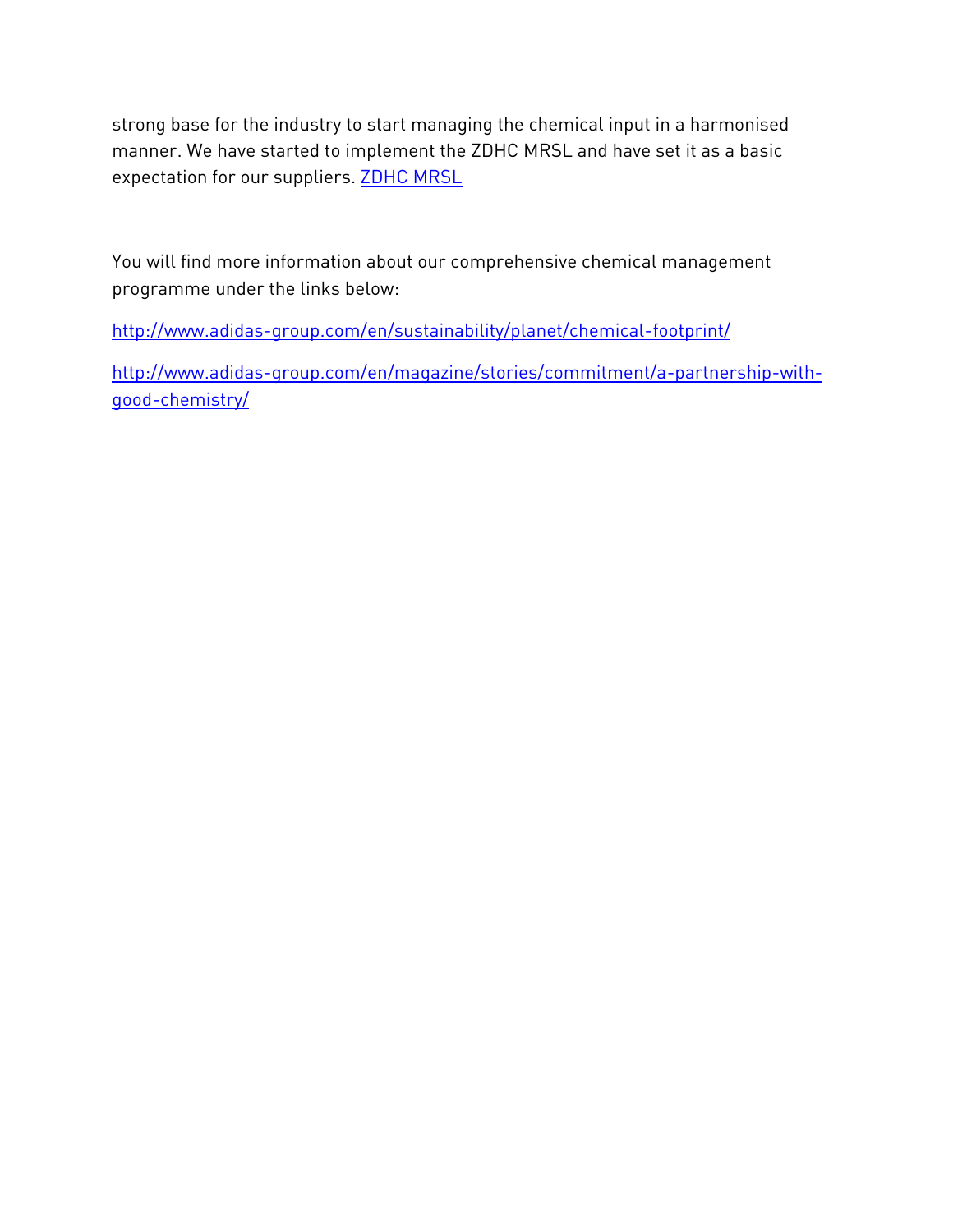## 5) Closing the loop

### **Supply chain relationship**

The adidas Group strongly believes that long-term partnerships with its suppliers are of utmost importance. While the company spreads its sourcing over multiple countries, 80% of its global production comes from so-called 'strategic' suppliers. The terms of business with suppliers are not based on a purely order/purchase relationship. Over time, the adidas Group has, for example, developed specific programmes to address productivity, efficiency and quality at the supplier level.

More interestingly, substantial investment on both sides is made. This is why the adidas Group also places its own personnel in the strategic factories, where they work closely with the local personnel on developing the next innovations.

[http://www.adidas-group.com/en/group/stories-copy/commitment/the-dilemma-of](http://www.adidas-group.com/en/group/stories-copy/commitment/the-dilemma-of-sourcing-globally/)[sourcing-globally/](http://www.adidas-group.com/en/group/stories-copy/commitment/the-dilemma-of-sourcing-globally/)

### **Supply chain monitoring**

Over the past fifteen years, we have continually refined our methods, tools and techniques to monitor and promote our suppliers' compliance with our Workplace Standards. A detailed description is provided in a designated section on our corporate website; please see: [http://www.adidas-group.com/en/sustainability/supply](http://www.adidas-group.com/en/sustainability/supply-chain/monitoring/#/verifizierung-der-standardeinhaltung/)[chain/monitoring/#/verifizierung-der-standardeinhaltung/.](http://www.adidas-group.com/en/sustainability/supply-chain/monitoring/#/verifizierung-der-standardeinhaltung/)

With regard to monitoring environmental compliance, we adopt a risk-based approach to identify those suppliers that need to be enrolled into the adidas Group's environmental programme. Instead of covering 100% of the supply chain, we focus our efforts on those suppliers with potentially high environmental risks and those that represent a significant production volume for the Group. For many years, major attention has been given to chemical management practices of those suppliers. A chronological overview of achievements can be found here:

[http://www.adidas-](http://www.adidas-group.com/media/filer_public/2014/06/10/adidas_group_chemical_management_2014_en.pdf)

[group.com/media/filer\\_public/2014/06/10/adidas\\_group\\_chemical\\_management\\_2014](http://www.adidas-group.com/media/filer_public/2014/06/10/adidas_group_chemical_management_2014_en.pdf) [\\_en.pdf](http://www.adidas-group.com/media/filer_public/2014/06/10/adidas_group_chemical_management_2014_en.pdf)

#### **Quality**

As a sporting goods company our consumers expect high-quality products in order to meet the extreme conditions of different sports activities. Therefore, over the years, we have developed our high quality standards and test methods working with leading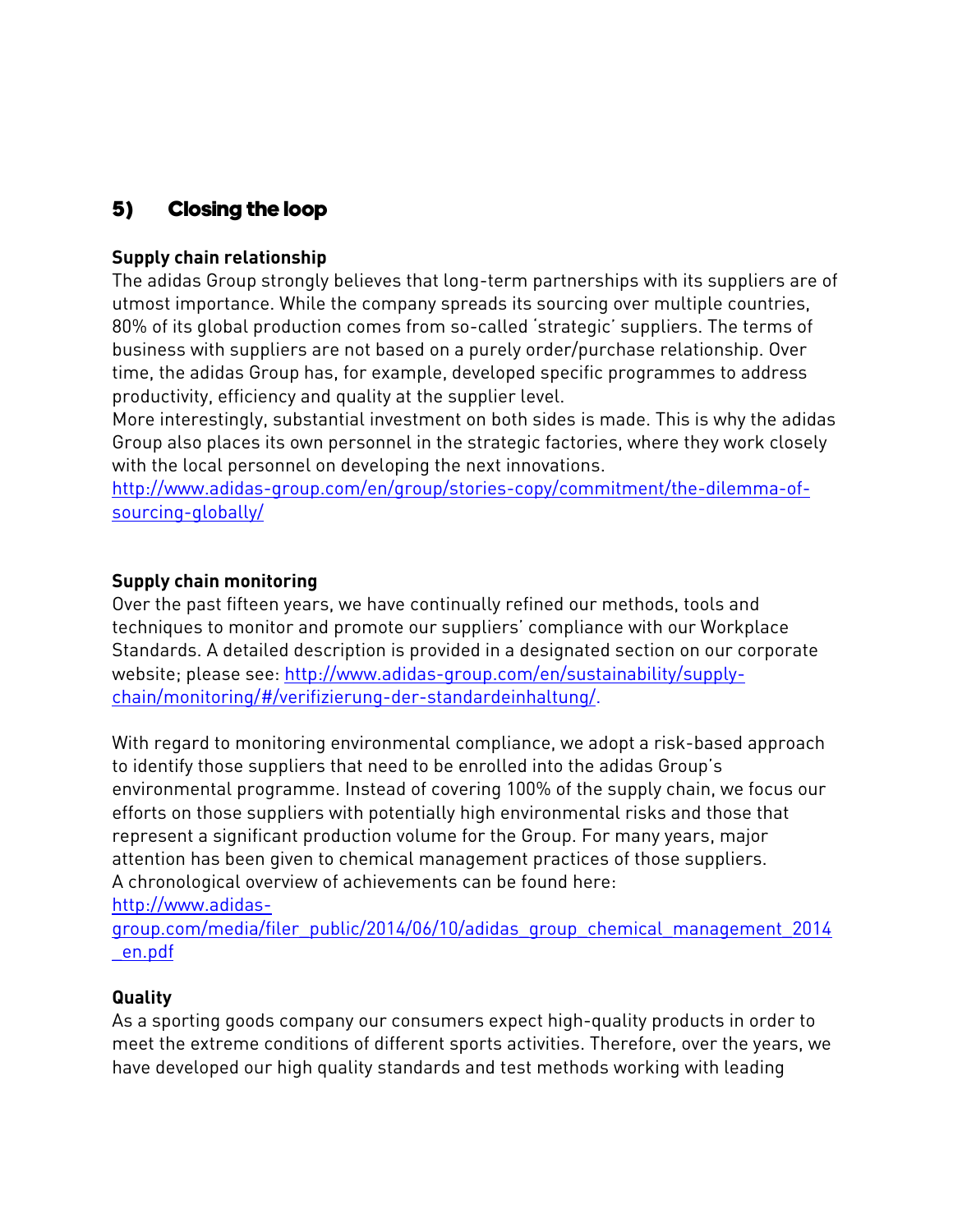universities and testing institutes. These high quality standards ensure the longevity of our products and support our sustainability goals.

In order to ensure the high quality that consumers expect from our products, we enforce strict control and inspection procedures at our suppliers and in our own factories.

### **Product and material solutions**

As a brand, our ultimate goal when it comes to sustainability is to have a product that delivers high performance, but which is also made in a sustainable way. A few efforts that we can mention are the increased use of recycled polyester (rPes) and Better Cotton (organic) in our garments, the reduction of our range by 25%, the elimination of over two million product samples through virtual samples as well as the elimination of plastic bags in our stores and plastic beads in our shower gels. This is not an exhaustive list, but it gives a few good examples of the efforts we are undertaking in order to be a sustainably led brand.

### *Recycled polyester*

When it comes to materials, adidas is taking a multi-tiered approach regarding the integration of recycled and recyclable materials into its product portfolio. First and foremost, we are incorporating recycled polyester en masse into our apparel inline materials collections and are systematically growing this percentage season over season, with the ultimate goal of full transition. As polyester comprises the vast majority of our apparel materials, we chose to focus the transition programme here first on football and training programmes, which are two of our largest users of polyester in the brand.

One powerful innovation back in 2013 was the large-scale introduction of the Framaprene® ECO heel counter solution in adidas footwear products. Heel counters are used in more or less every shoe to stabilise the heel. This material innovation leads to a significant reduction of waste as well as of virgin materials. Simultaneously, it reduces material costs. A real win-win example for our business and the planet.

Conventional heel counters used in products consist of 100% virgin material which is based on thermoplastic rubber (TPR), for which crude oil is needed. As part of their continuous innovation efforts and to satisfy the demands with regard to saving environmental resources, FRAMAS developed new formulations with the help of recycled 'end-of-life' materials. And polystyrene materials from used food packaging have been the solution. The food packages are widely used in Asia as well as in the United States. The new Framaprene® ECO heel counter contains up to 50% of these recycled materials. The new heel counter passed the strict adidas quality, fit and wear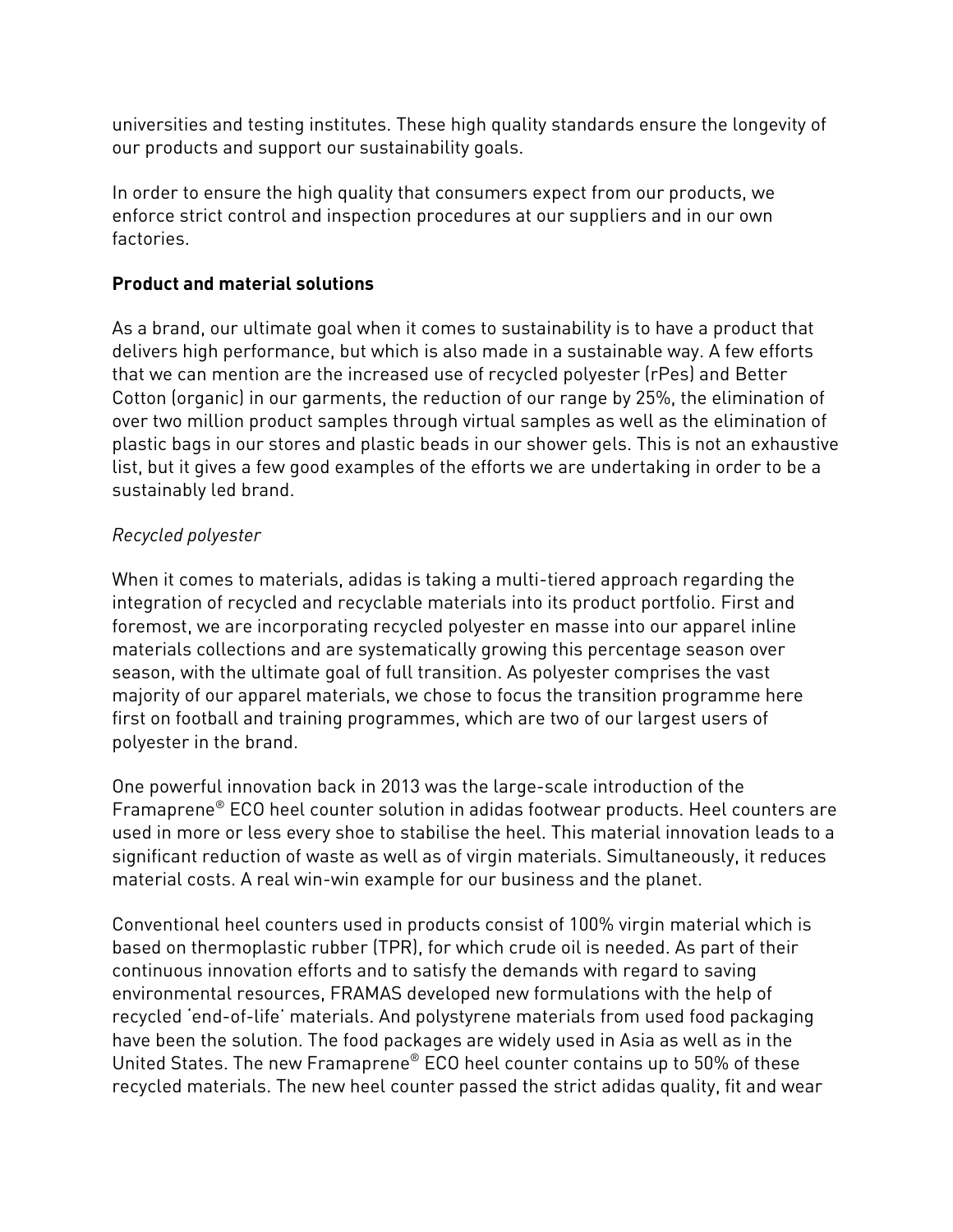tests and the roll-out kicked off for the entire shoe production for the spring/summer 2014 ranges. A total of 110 million Framaprene® ECO heel counters per year will be used in adidas products. This leads to a reduction of polystyrene waste by around 3,000 tons per year. This roughly equals the entire amount of polystyrene waste which is collected in Australia every year.

### **Parley for the Oceans**

As part of our ambition to create responsibly, we are continuously searching for new ways to make better products and to innovate manufacturing techniques. In April 2015, we announced a partnership with Parley for the Oceans, a thought leader in ocean conservation and eco innovation that raises awareness about the beauty and fragility of the oceans with the aim to end their destruction, thus taking our ambition to a new level. See our [press release](http://www.adidas-group.com/en/media/news-archive/sustainability-news/2015/adidas-group-announces-new-partnership-parley-oceans-and-launche/) for further information.

The long-term partnership focuses on communication and education, research and innovation as well as direct actions against ocean plastic pollution. Our efforts are directed towards Parley's comprehensive AIR strategy. AVOID: We have replaced plastic bags at retail with more sustainable solutions in all our stores globally, we have eliminated the use of plastic water bottles at our headquarters and we will continue to expand the use of recycled polyester and nylon. INTERCEPT: We establish supply chains and create products with intercepted ocean plastic before it can become pollution. REDESIGN: We collaborate with industry partners to redesign products for a circular economy.

With this collaboration, we have committed to co-create credible green product innovation on a global stage (e.g. at the United Nations, see [press release\)](http://www.adidas-group.com/en/media/news-archive/press-releases/2015/adidas-and-parley-oceans-showcase-sustainability-innovation-un-c/), to look into R&D state-of-the-art chemical engineering for advanced materials and polymers, to elevate key products through the use of ocean material (e.g. the ocean plastic UltraBOOST) and to lead the industry as a thought leader in innovation (e.g. at the NYT luxury conference, see [video\)](https://www.youtube.com/watch?v=ATY0gCsZ9r0&feature=youtu.be).

#### **Sport Infinity**

We are leading an innovative research project called 'Sport Infinity' in order to develop a material that can be endlessly recycled using a waste-free, adhesive-free process. In close cooperation with nine other industry-leading companies and funded by the European Commission, the project aims to identify and develop innovative recyclable composites that can be broken down into 3D-shapeable materials and then remoulded in a waste-free process into a brand-new product, closing the sustainability loop. More information: [http://www.adidas-group.com/en/magazine/stories/specialty/farewell](http://www.adidas-group.com/en/magazine/stories/specialty/farewell-recycling-infinity-cycling/)[recycling-infinity-cycling/](http://www.adidas-group.com/en/magazine/stories/specialty/farewell-recycling-infinity-cycling/)